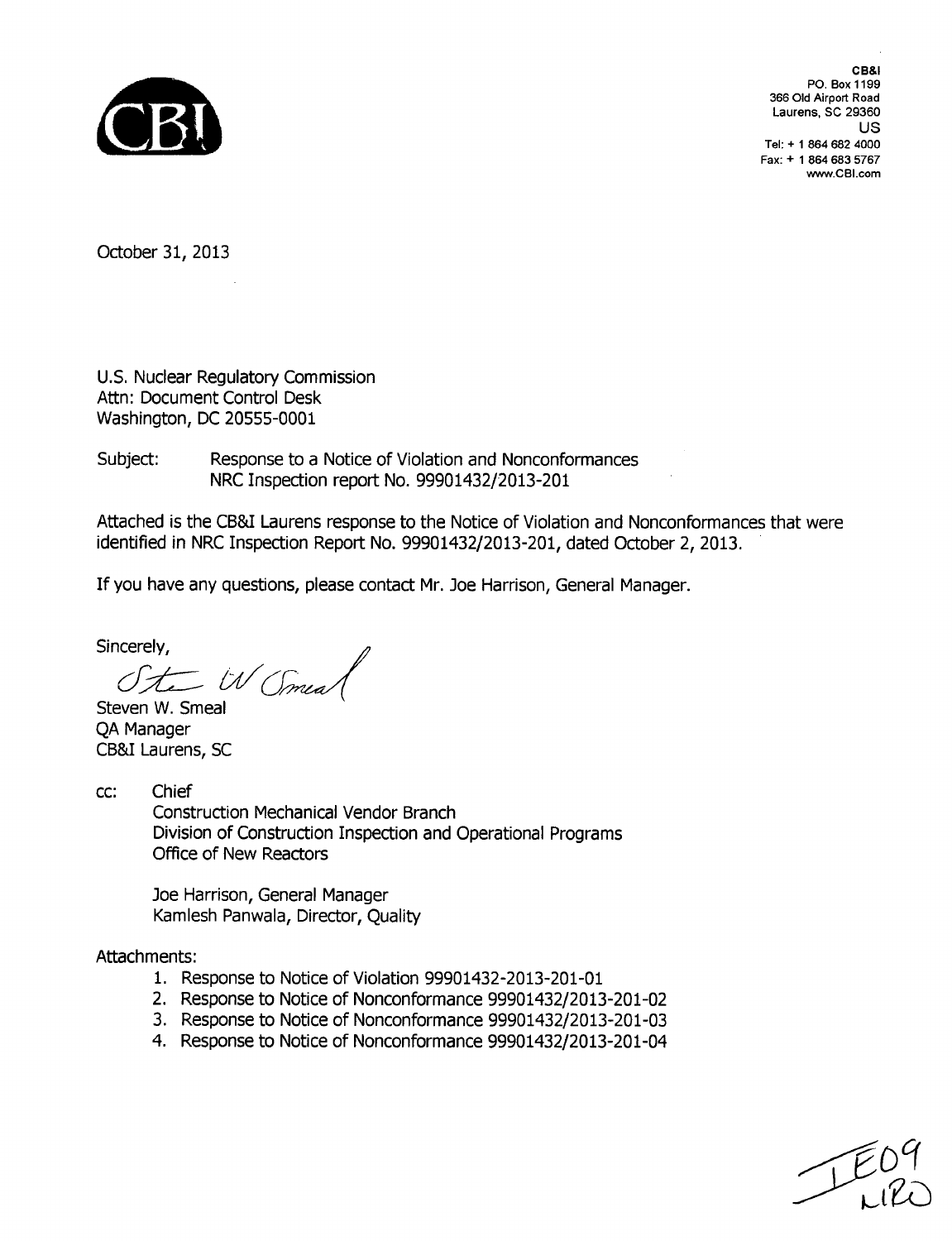## RESPONSE TO NOTICE OF VIOLATION ATTACHMENT 1

Chicago Bridge & Iron NRC Docket No. 99901432, Report No. 2013-201 366 Old Airport Road NRC Violation 99901432/2013-201-01 Laurens, SC 29360 Page 1 of 2

99901432/2013-201 dated October 2, 2013.

#### VIOLATION

During a U.S. Nuclear Regulatory Commission (NRC) inspection conducted at the Chicago Bridge & Iron facility in Laurens, SC (hereafter referred to as CB&I Laurens), from August 19,2013, through August 23, 2013, a violation of NRC requirements was identified. In accordance with the NRC Enforcement Policy, the violation is listed below:

Title 10 of the *Code of Federal Regulations* (10 CFR), Section 21.21,"Notification of failure to comply or existence of a defect and its evaluation," paragraph 21.21(a)(2) states, "Ensure that if an evaluation of an identified deviation or failure to comply potentially associated with a substantial safety hazard cannot be completed within 60 days from discovery of the deviation or failure to comply, an interim report is prepared and submitted to the Commission through a director or responsible officer or designated person as discussed in § 21.21 (d)(5). The interim report should describe the deviation or failure to comply that is being evaluated and should also state when the evaluation will be completed. This interim report must be submitted in writing within 60 days of discovery of the deviation or failure to comply."

CB&I Laurens Procedure BFS-QC-10CFR21, "Procedure for Compliance with 10CFR21," Revision 3, dated April 2, 2012, section 2.5 states, in part, that "In the event the evaluation cannot be completed in 60 days of discovery of the defect or noncompliance, an interim report shall be prepared by the QA/QC Manager and submitted to the Commission. The interim report should describe the deviation or failure to comply that is being evaluated and should also state when the evaluation will be completed. This interim report must be submitted in writing within 60 days of discovery of the defect or noncompliance."

Contrary to the above, as of August **23,** 2013, CB&I Laurens failed to prepare and submit to the Commission an interim report within 60 days of discovery for an evaluation of an identified deviation or failure to comply potentially associated with a substantial safety hazard. Specifically, CB&I Laurens identified on January 25, 2012 that it had shipped to its customer safety-related pipe sleeves to be used in the AP1 000 modules without verifying the chemical and physical properties, resulting in material of indeterminate quality being shipped to the customer. CB&I Laurens initiated an evaluation of the deviation on January 25, 2012, following discovery of the potential substantial safety hazard. Subsequently, CB&I Laurens performed the commercial grade dedication of the pipe sleeves and on May 21, 2012, determined that there was no substantial safety hazard. This evaluation was completed 120 days after discovery; however CB&I Laurens did not submit a 60-day interim report to the Commission as required.

This issue has been identified as Violation 99901432-2013-201-01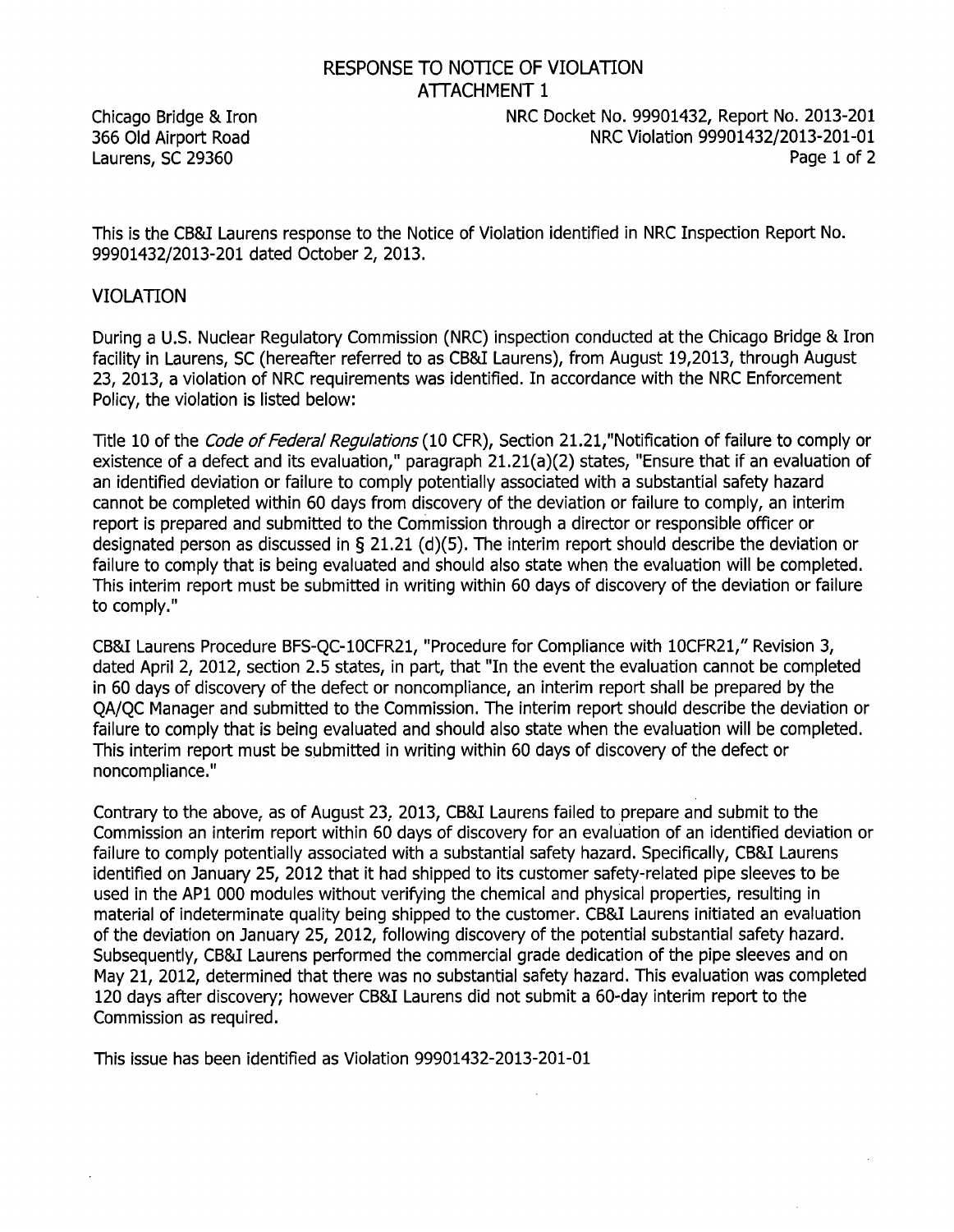# RESPONSE TO NOTICE OF VIOLATION ATTACHMENT 1

### REASON FOR THE VIOLATION

Procedure BFS-QC-10CFR21, which is the procedure for compliance with 10CFR21, did not include a requirement for tracking potential 10CFR21 deviations or failures to comply. Therefore, an interim report was not filed due to the lack of a tracking method for potential 10CFR21 reportable defects or failures to comply.

The formal 10CFR21 evaluation was not completed until May 21, 2012, which was 50 days beyond the 60-day evaluation time limit. An interim report was not submitted prior to the 60-day limit because during the period in question, the duties of the QA/QC Manager were split and a new QA Manager was hired in March 2012, and without an established tracking method for potentially reportable deviations or failures to comply, the need to submit an interim report was inadvertently overlooked.

### CORRECTIVE STEPS THAT HAVE BEEN TAKEN AND THE RESULTS ACHIEVED

Corrective/Preventive Action Request 355 was initiated for this violation to determine and document the causes and corrective actions for this condition.

Procedure BFS-QC-1OCFR21 has been revised to incorporate more detailed instructions for identifying, evaluating, tracking, and reporting potentially reportable 10CFR21 deviations or failures to comply that may constitute a substantial safety hazard.

### CORRECTIVE STEPS THAT WILL BE TAKEN

Training in the implementation of the revised procedure BFS-QC-1OCFR21 will be provided for all CB&I Laurens employees. Additionally, the indoctrination training for new CB&I Laurens employees will be updated to include the revised 10CFR21 procedure information.

### DATE WHEN FULL COMPLIANCE WILL BE ACHEIVED

Full compliance will be achieved by December 1, 2013.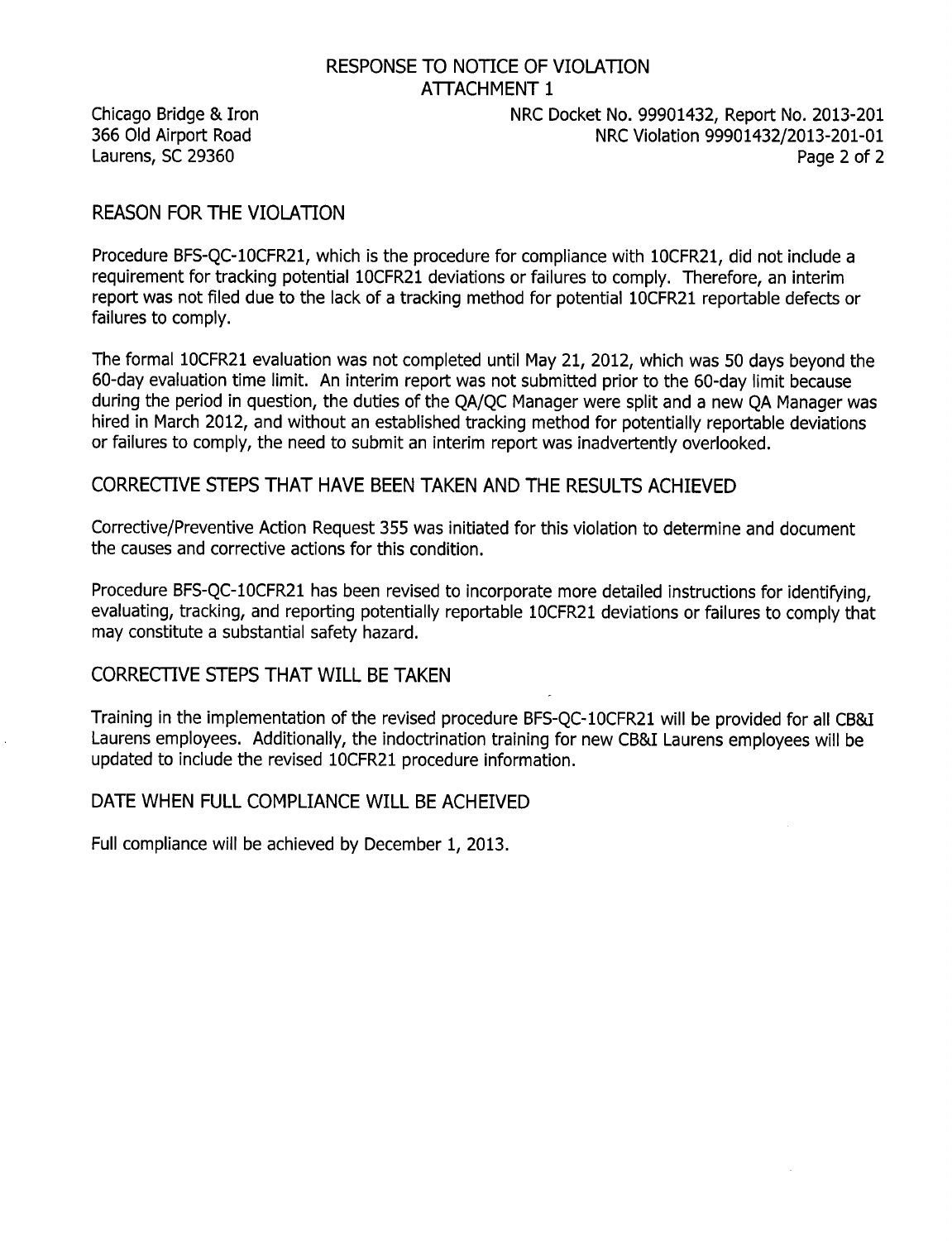Chicago Bridge & Iron NRC Docket No. 99901432, Report No. 2013-201 366 Old Airport Road NRC Nonconformance 99901432/2013-201-02 Laurens, SC 29360 Page 1 of 2

This is the CB&I Laurens response to the Notice of Nonconformance 99901432/2013-201-02 identified in NRC Inspection Report No. 99901432/2013-201 dated October 2, 2013.

#### NONCONFORMANCE

Based on the results of a U.S. Nuclear Regulatory Commission (NRC) inspection conducted at the Chicago Bridge & Iron facility in Laurens, SC (hereafter referred to as CB&I Laurens), from August 19, 2013 through August 23, 2013, it appears that CB&I Laurens did not conduct certain activities in accordance with NRC requirements that were contractually imposed upon CB&I Laurens by its customers or NRC licensees:

A. Criterion IX, "Control of Special Processes," of Appendix B, "Quality Assurance Criteria for Nuclear Power Plants and Fuel Reprocessing Plants," to Title 10 of the *Code of Federal Regulations* (1 0 CFR) Part 50, "Domestic Licensing of Production and Utilization Facilities," states, in part, that "Measures shall be established to assure that special processes, including welding, heat treating, and nondestructive testing, are controlled and accomplished by qualified personnel using qualified procedures in accordance with applicable codes, standards, specifications, criteria, and other special requirements."

CB&I Laurens Welding Procedure Specification No. AP1000-803, Revision 2, dated February 12, 2011, states, in part, that "Voltage ranges shall be as required to maintain a maximum of 30,000 joules per inch heat input." Contrary to the above, as of August 23, 2013, CB&I Laurens failed to perform welding activities in accordance with qualified procedures. Specifically, CB&I Laurens did not maintain weld heat input limits while welding pipe spool 890300-40-00647, serial number SV3-RNS-PLW-015-3, weld number 10 for Vogtle Electric Generating Plant Unit 3. The NRC inspection team measured the heat input of four weld beads and determined that the heat input of all four weld beads was greater than the maximum weld heat input limit of 30,000 joules per inch. The weld heat input limit was exceeded by 5,000, 27,000, 27,000, and 28,000 joules per inch, respectively.

This issue has been identified as Nonconformance 99901432/2013-201-02.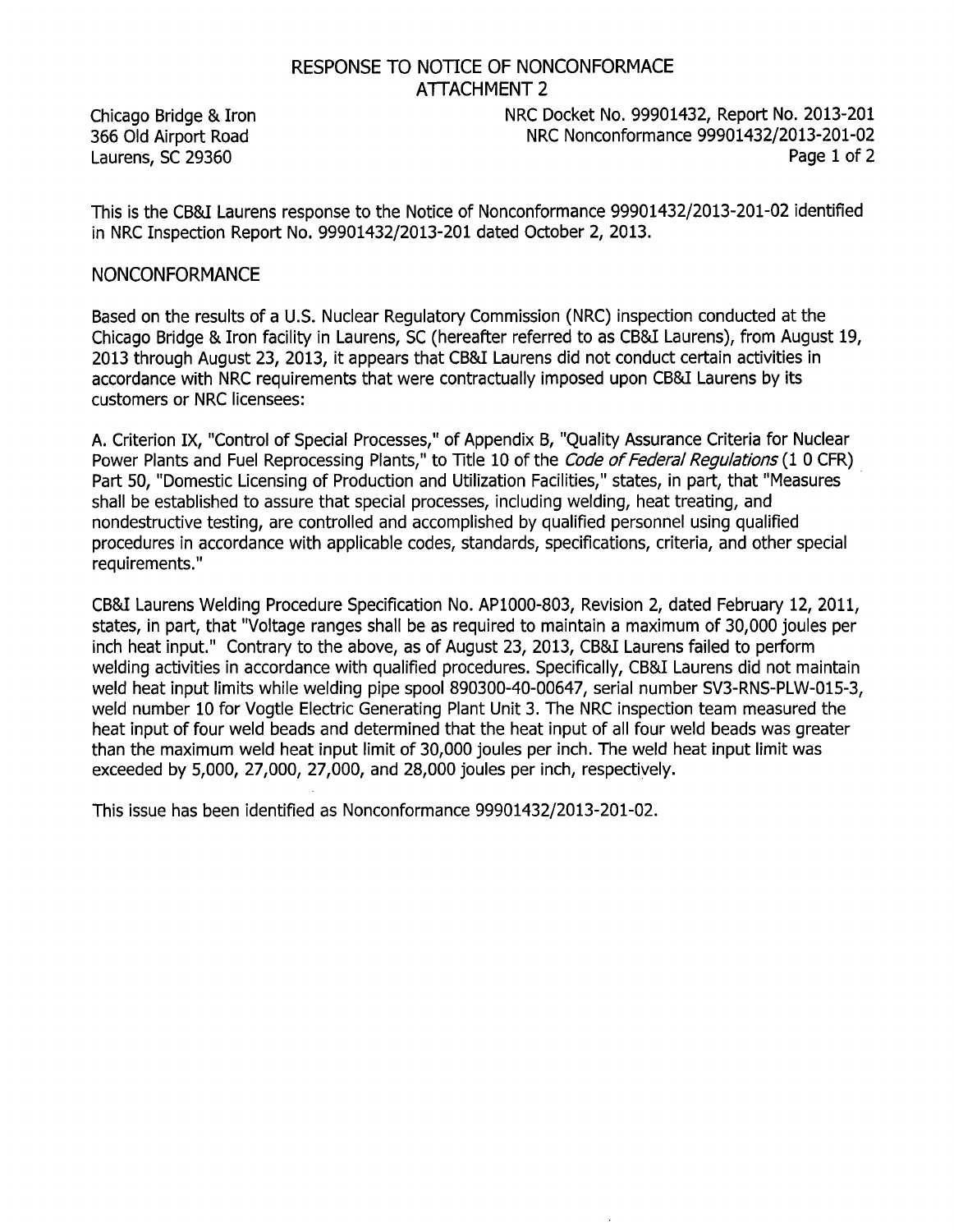Chicago Bridge & Iron NRC Docket No. 99901432, Report No. 2013-201<br>1920-366 Old Airport Road NRC Nonconformance 99901432/2013-201 NRC Nonconformance 99901432/2013-201-02 Laurens, SC 29360 Page 2 of 2

### REASON FOR THE NONCOMPLIANCE

The welders did not adhere to the welding instructions and were not adequately trained in the control of the heat input requirements when using the GTAW welding process for welding the stainless steel materials.

### CORRECTIVE STEPS THAT HAVE BEEN TAKEN AND THE RESULTS ACHIEVED

Based on Regulatory Guide 1.44, May 1973, it has been determined that heat input control is not required except when welding type 304 and 316 materials that have a carbon level greater than 0.03 percent. The following paragraph is an excerpt from Regulatory Guide 1.44:

"In addition, welding procedures should be qualified by passing a suitable intergranular corrosion test in all cases where the procedure is used for welding stainless steel having a carbon level greater than 0.03 percent. The qualification test should be performed using base material having the maximum carbon content anticipated and the minimum and maximum thicknesses anticipated. As a minimum, the variables that should be controlled in the qualification test are heat input, interpass temperature, and welding techniques for specific section thicknesses."

A review was conducted of the Mill Test Reports for the stainless steel materials for pipe spool 890300- 40-00647 (serial number SV3-RNS-PLW-015-3), the other Section III pipe spools in process at the time, and the Section III pipe spools that had been shipped to determine the actual carbon content of the material. As a result of this review no material was found that exceeded 0.030% carbon content.

Additionally, the actual welding procedure qualification test data was reviewed by the Welding Engineer and the actual heat input during the welding of the test coupon was 65,200 joules for the GTAW Manual process and 63,692 joules for the GTAW Machine process. The welding procedure specification has been revised to the 65,200 joules limit and submitted to the customer for review and approval.

Corrective/Preventive Action Request 348 was initiated for this nonconformance to determine and document the causes and corrective actions.

### CORRECTIVE STEPS THAT WILL BE TAKEN

Additional training will be provided to the welders qualified to weld stainless steel materials and their supervisors for identifying when the requirement for heat input control applies and how to control the heat input within the limits provided in the applicable welding procedure specification. Additionally, welder training will be revised to include this information.

### DATE WHEN CORRECTIVE ACTION WILL BE COMPLETED

The corrective action will be completed by December 31, 2013.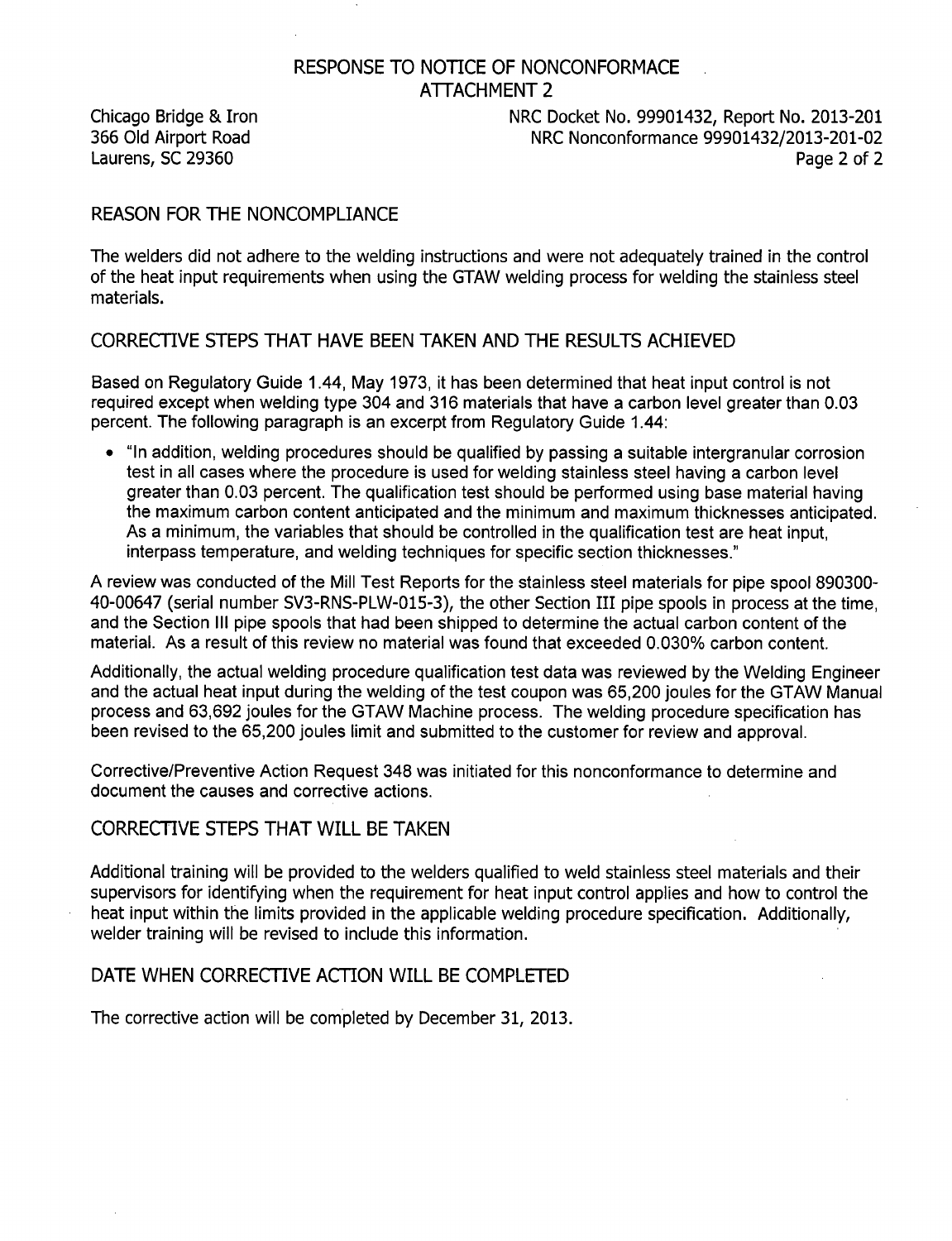**Laurens, SC 29360** 

Chicago Bridge & Iron **NRC Docket No. 99901432, Report No. 2013-201**<br>1936 Old Airport Road NRC Nonconformance 99901432/2013-201-03 **366 Old** Airport Road NRC Nonconformance **99901432/2013-201-03**

This is the CB&I Laurens response to the Notice of Nonconformance **99901432/2013-201-03** identified in NRC Inspection Report No. **99901432/2013-201** dated October 2, **2013.**

### **NONCONFORMANCE**

Criterion III,, "Design Control," of Appendix B to **10** CFR Part **50,** states, in part, that "Measures shall be established for the selection and review for suitability of application of materials, parts, equipment, and processes that are essential to the safety-related functions of the structures, systems and components."

Contrary to the above, as of August **23, 2013,** CB&I Laurens failed to ensure the selection and review for suitability of application of materials, parts, equipment, and processes that are essential to the safety-related functions of the structures, systems and components. Specifically, CB&I Laurens did not<br>perform an engineering evaluation and consider qualitative factors (e.g., supplier performance, historical quality controls, complexity of item, safety significance of the item) for the selection of the sampling plan's sample size used for dedicating commercial-grade seamless pipes to be used in piping sleeves, to provide reasonable assurance that when used as basic components they will perform their intended safety function. The NRC inspection team identified four examples of seamless pipes that were procured as commercial-grade items and then inadequately dedicated to be used as safetyrelated components **by** CB&I Laurens in **job** Nos. **230038, 230039,** 230040, and 230041.

This issue has been identified as Nonconformance **99901432/2013-201-03.**

### **REASON** FOR THE **NONCOMPLIANCE**

The Commercial Grade Dedication Plan, including the critical characteristics and sampling plan, was submitted to the customer for review and approval. The Commercial Grade Dedication Plan, critical characteristics and sampling plan were approved **by** the customer prior to implementing their use; therefore it was believed that the Commercial Grade Dedication, as approved, would be sufficient. After review of additional commercial grade dedication guidance information, it has been concluded that further details should be included in the applicable Commercial Grade Dedication Plans.

### CORRECTIVE **STEPS** THAT **HAVE BEEN TAKEN AND** THE **RESULTS** ACHIEVED

**A** Survey of the primary supplier of commercial materials that have been dedicated **by** CB&I Laurens has been completed with no findings or observations.

The Commercial Grade Dedication procedure and Commercial Grade Dedication Plan associated with the identified example have been revised to include additional controls and to also include the sampling plans consistent with the industry guidance document for commercial grade dedication, EPRI TR-017218-R1.

Evaluation of this condition in accordance with **1** OCFR21 is in progress. An interim report dated October **18, 2013,** and revised on October **25, 2013,** has been submitted. The evaluation is expected to be completed **by** January **31,** 2014.

Corrective/Preventive Action Request 344 was initiated for this nonconformance to determine and document the causes and corrective actions.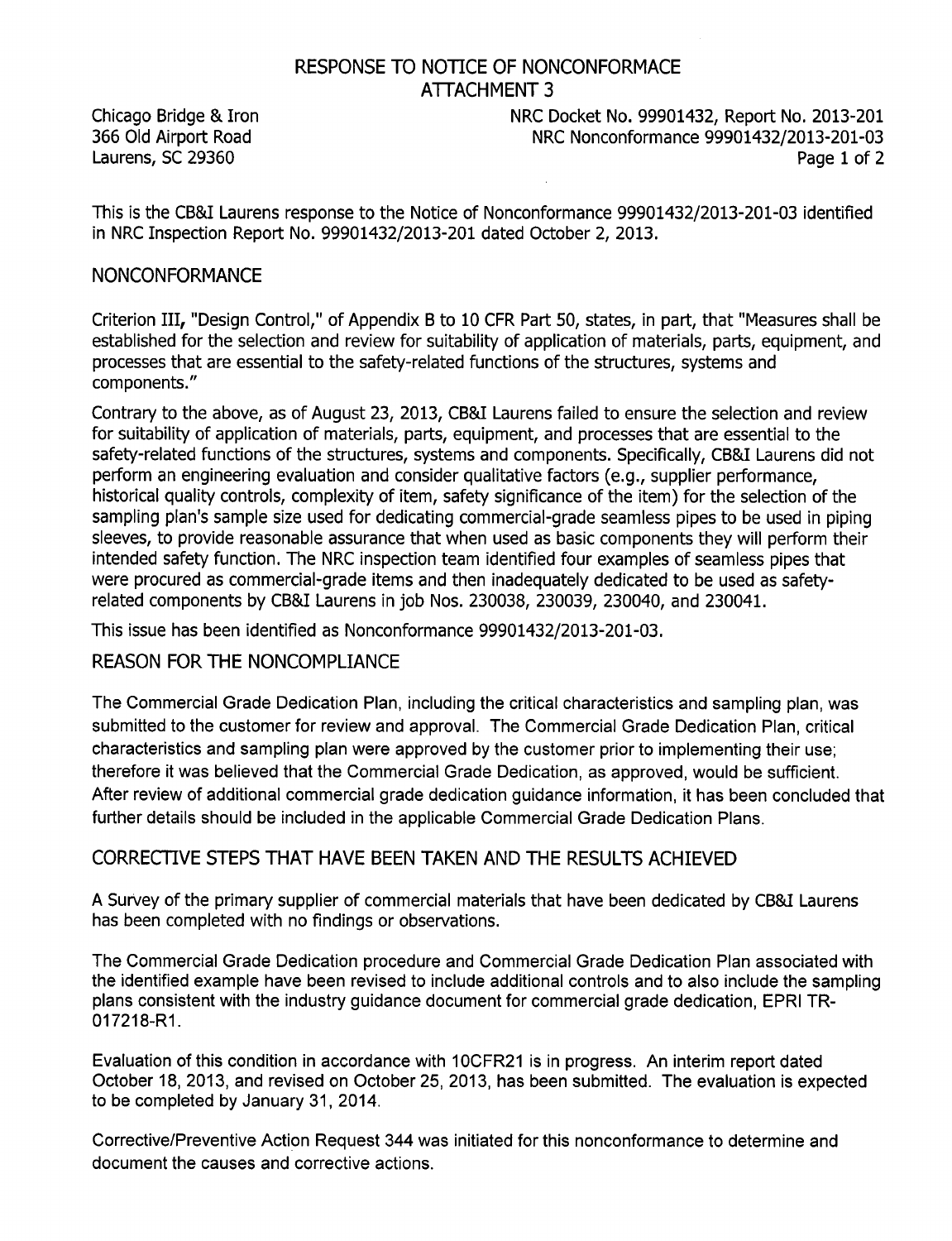Laurens, SC 29360

Chicago Bridge & Iron NRC Docket No. 99901432, Report No. 2013-201<br>1931-2013-201-03 NRC Nonconformance 99901432/2013-201-03 136-NRC Nonconformance 99901432/2013-201-03<br>2 Page 2 of 2

## CORRECTIVE STEPS THAT WILL BE TAKEN

Surveys of the suppliers of safety related materials that have been dedicated by CB&I Laurens provided for the AP1000 Projects have been scheduled. The results of these surveys will be used to assist in determining the status of the materials shipped to the applicable customers.

The documentation for the commercial grade dedication packages which utilized the subject sampling plan will be reviewed to determine any actions that may be required to comply with the revised Commercial Grade Dedication procedure and applicable Commercial Grade Dedication Plan for each condition identified during the review.

Samples of the materials will be sent to an approved testing lab for further testing, if required.

Training in the implementation of the revised procedure BFS-AP1000-CGD-1 and Commercial Grade Dedication Plan will be provided for all CB&I Laurens employees involved in the activities related to Commercial Grade Dedication. Training in the procedure and plan will be provided for all CB&I Laurens employees newly assigned to activities related to Commercial Grade Dedication.

### DATE WHEN CORRECTIVE ACTION WILL BE COMPLETED.

The corrective actions will be completed by January 31, 2014.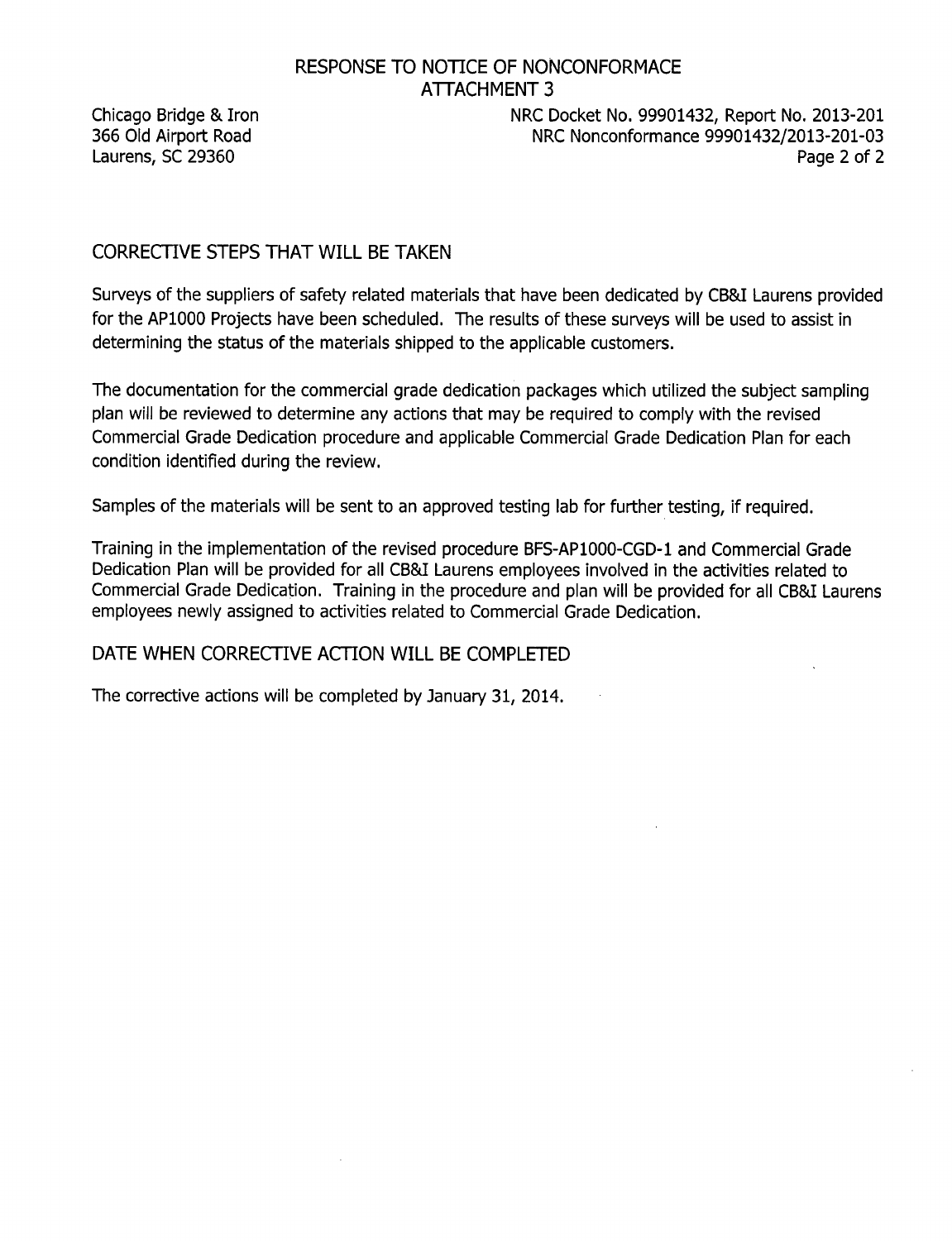Chicago Bridge & Iron NRC Docket No. 99901432, Report No. 2013-201<br>1941-192/2013 NRC Nonconformance 99901432/2013 NRC Nonconformance 99901432/2013-201-04 Laurens, SC 29360 Page 1 of 3

This is the CBAI Laurence of Notice of Nonconformance 99901432/2014201432/2013-2014 in NRC Inspection Report No. 99901432/2013-201 dated October 2, 2013.

#### NONCONFORMANCE

C. Criterion VII, "Control of Purchased Material, Equipment, and Services," of Appendix B to 10 CFR Part 50, states, in part, that "These measures shall include provisions, as appropriate, for source evaluation and selection, objective evidence of quality furnished by the contractor or subcontractor, inspection at the contractor or subcontractor source, and examination of products upon delivery. The effectiveness of the control of quality by contractors and subcontractors shall be assessed by the applicant or designee at intervals consistent with the importance, complexity, and quantity of the product or services."

Criterion XVIII, "Audits," of Appendix B to 10 CFR Part 50 states, in part, that "a comprehensive system of planned and periodic audits shall be carried out to verify compliance with all aspects of the quality assurance program and to determine the effectiveness of the program."

Subsection 7.7.6 of CB&I Laurens' Quality Manual, states, in part, that "Material Organizations and Suppliers qualified by B. F. Shaw, Inc. in accordance with 7.7.3 (C) of this Manual shall be re-surveyed on a triennial basis to maintain their listing on the Nuclear Approved Vendors List (NAVL)."

Subsection 7.7.7 of CB&I Laurens' Quality Manual, in part, that "Material Organization and Suppliers qualified by B. F. Shaw, Inc. (CB&I Laurens) shall be evaluated annually utilizing audits or performance assessments to document the effectiveness of the Material Organization's/Supplier's Quality System Program."

Contrary to the above, as of August 23, 2013, CB&I Laurens failed to perform periodic audits and source evaluations to verify the effectiveness of the control of quality by contractors and subcontractors at intervals consistent with the importance, complexity, and quantity of the product or services.

#### Specifically,

1. A. For safety-related procurement, CB&I Laurens did not perform triennial audits and adequate annual evaluations of its safety-related suppliers. Specifically, CB&I Laurens did not perform triennial audits of 11 nuclear suppliers prior to purchasing and shipping safety-related materials to its customers.

B. Additionally, CB&I Laurens did not perform adequate annual evaluations of these safetyrelated suppliers. By failing to perform supplier triennial audits and adequate annual evaluations, CB&I Laurens did not assure that safety-related suppliers were effectively implementing their quality assurance programs before issuing purchase orders.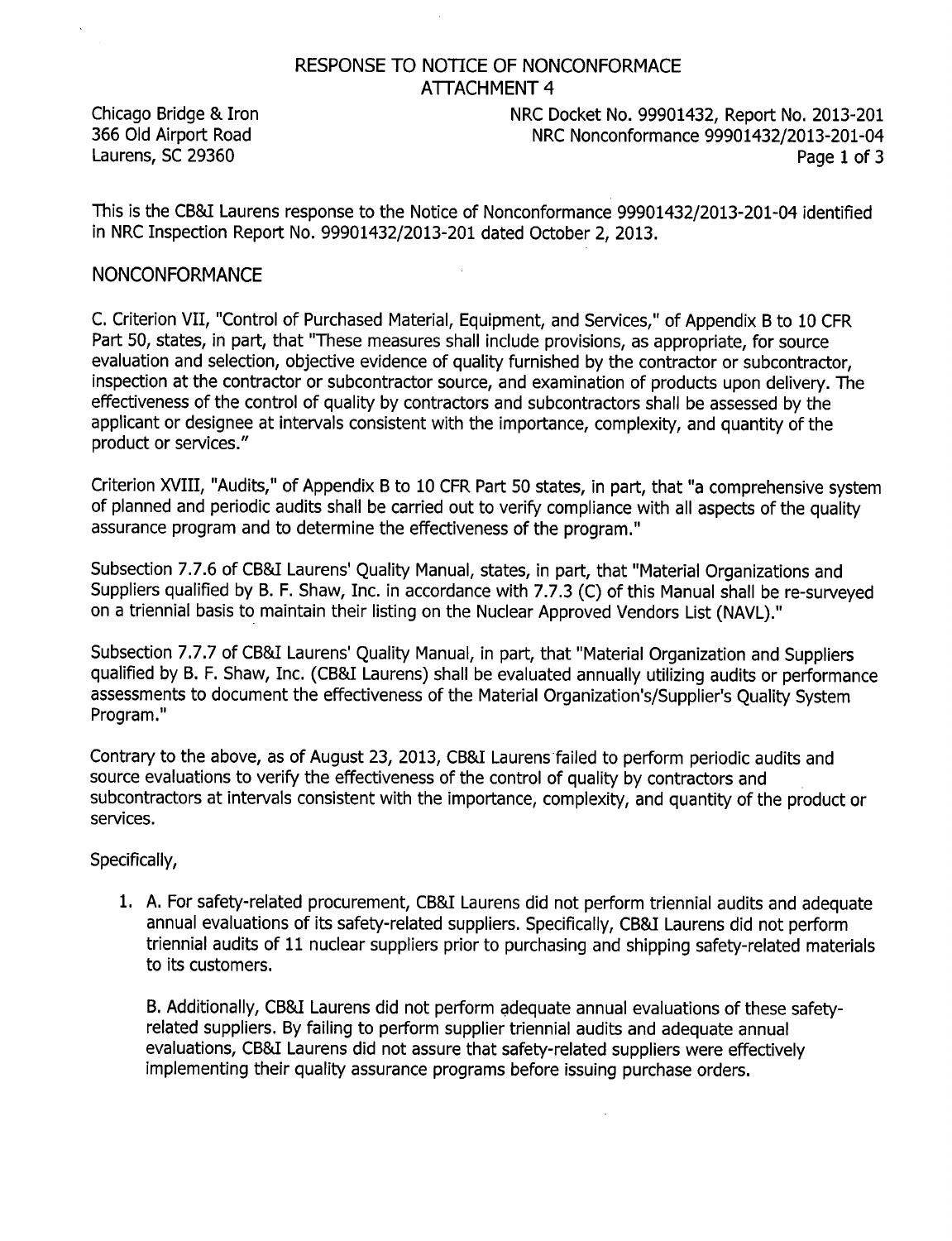Chicago Bridge & Iron NRC Docket No. 99901432, Report No. 2013-201<br>1941-366 Old Airport Road NRC Nonconformance 99901432/2013-201 NRC Nonconformance 99901432/2013-201-04 Laurens, SC 29360 Page 2 of 3

- 2. For commercial procurement, CB&I Laurens did not conduct a commercial-grade survey or source surveillance to verify that DuBose National Energy's quality program included the requisite processes, such as material traceability, and lot and batch controls, for the control of critical characteristics necessary to provide reasonable assurance that commercial-grade materials to be used as basic components will perform their intended safety function. CB&I Laurens relied on DuBose National Energy's issued certified material test reports as the sole method to verify critical characteristics of acceptance (e.g., tensile properties, yield, and elongation) during the commercial-grade dedication of pipe sleeves, plates, and beams for use in the construction of AP1000 R365 module assembly and CA20 module pipe sleeves.
- 3. CB&I Laurens did not verify that test controls used in the testing of the demineralized water for hydrostatic testing and final cleaning of safety-related pipe sub-assemblies were adequately controlled. CB&I Laurens only verified that ALS Environmental was certified to ISO/IEC 17025, "General Requirements for the Competence of Testing and Calibration Laboratories." ISO/IEC 17025 accreditation may not be used solely as the basis for qualifying safety-related testing services. Without verifying the adequacy of ALS Environmental's test controls, CB&I Laurens failed to assure that the validity of the test results will provide reasonable assurance that pH, conductivity, fluoride, and chlorides met the water quality specifications. If out of specification, these impurities could degrade the ability of stainless steel components to perform their safetyfunction during plant operations.

This issue has been identified as Nonconformance 99901432/2013-201-04.

### REASON FOR THE NONCOMPLIANCE

Based on a review of the circumstances described in this nonconformance, it has been concluded that the B.F. Shaw, Inc. (CB&I Laurens) Quality Manual did not include sufficient detail to ensure that these activities would be accomplished in accordance with the applicable guidelines and requirements.

### CORRECTIVE STEPS THAT HAVE BEEN TAKEN AND THE RESULTS ACHIEVED

The CB&I Laurens Quality Manual has been amended to include a requirement for a triennial audit in accordance with NQA-1 and NCA-3800 of all active suppliers of ASME Section III materials. The addendum will be distributed internally and externally to controlled manual holders within two weeks of acceptance by the Authorized Nuclear Inspector Supervisor. Training in the revised addendum will be conducted for all B.F. Shaw, Inc. (CB&I Laurens) personnel affected by the revised addendum within two weeks of distribution.

Corrective/Preventive Action Request 346 was initiated for this condition to determine and document the causes and corrective actions.

The CB&I Laurens Quality Manual has been amended to include a requirement for annual evaluations in accordance with Regulatory Guide 1.28, Rev. 3 of all active suppliers of ASME Section III and Safety Related materials.